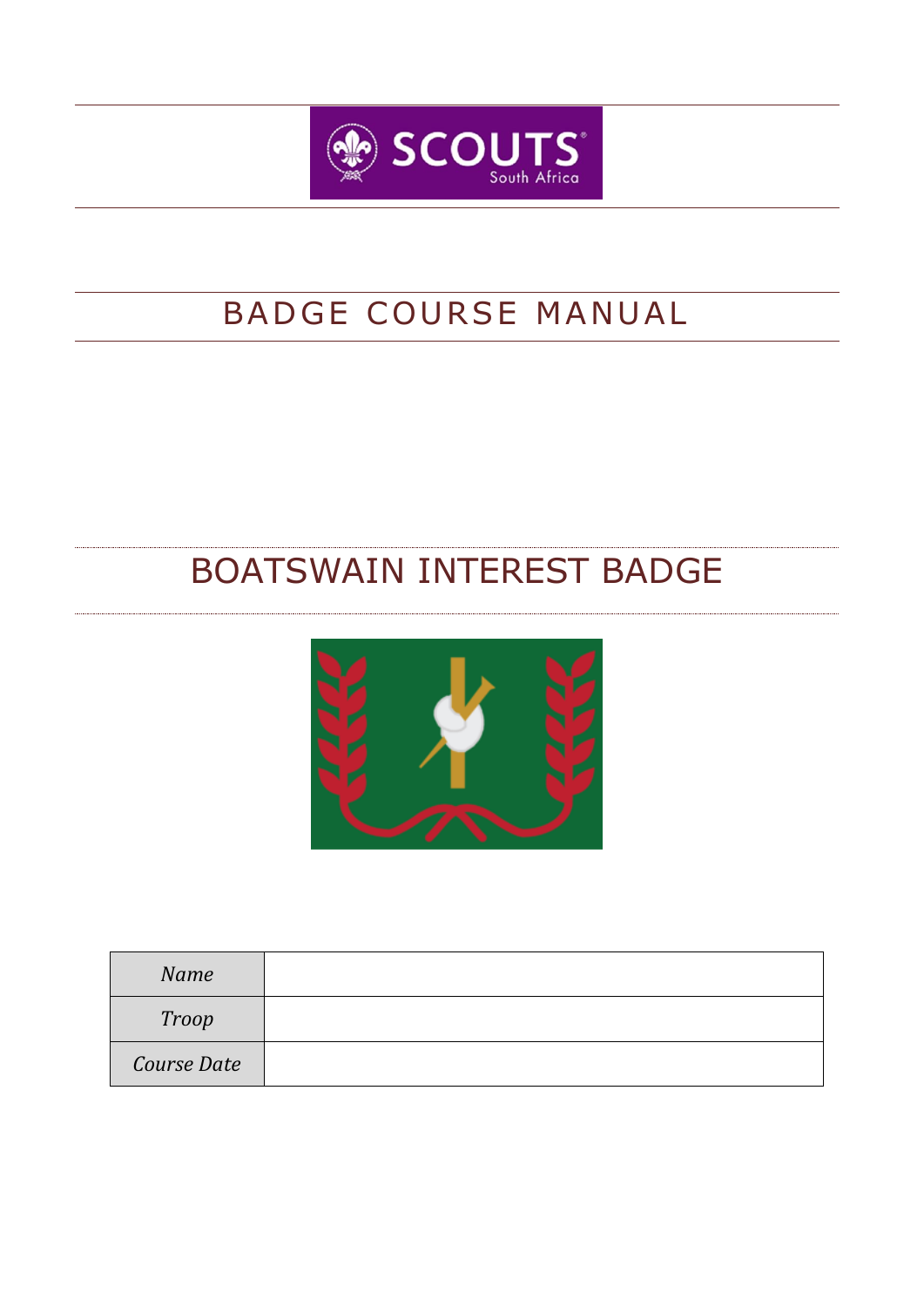# **CONTENTS**

| Section                                   |                              |                                      | Page           |
|-------------------------------------------|------------------------------|--------------------------------------|----------------|
| 1.                                        | Boatswain Badge Requirements |                                      |                |
| 2.<br>Sea Scout Base Rules                |                              |                                      | 4              |
| 3.<br><b>Boatswain Badge Course Notes</b> |                              |                                      |                |
|                                           | a.                           | Ropework - Bends, hitches & knots    | 5              |
|                                           |                              | b. Splicing - Back & Eye             | $\overline{7}$ |
|                                           | C.                           | Whipping - Sailmakers & West Country | 8              |
|                                           | d.                           | Fenders                              | 8              |
|                                           | е.                           | How to make a lanyard                | 9              |
|                                           | f.                           | Boatswain's Chair                    | 14             |
|                                           | g.                           | Purchase tackles                     | 14             |
|                                           | h.                           | Sail maintenance                     | 15             |
|                                           | i.                           | Stitching                            | 16             |
|                                           | J.                           | The Bosun's Call and Pipes           | 17             |
|                                           | k.                           | Contents of a Boat Bag               | 19             |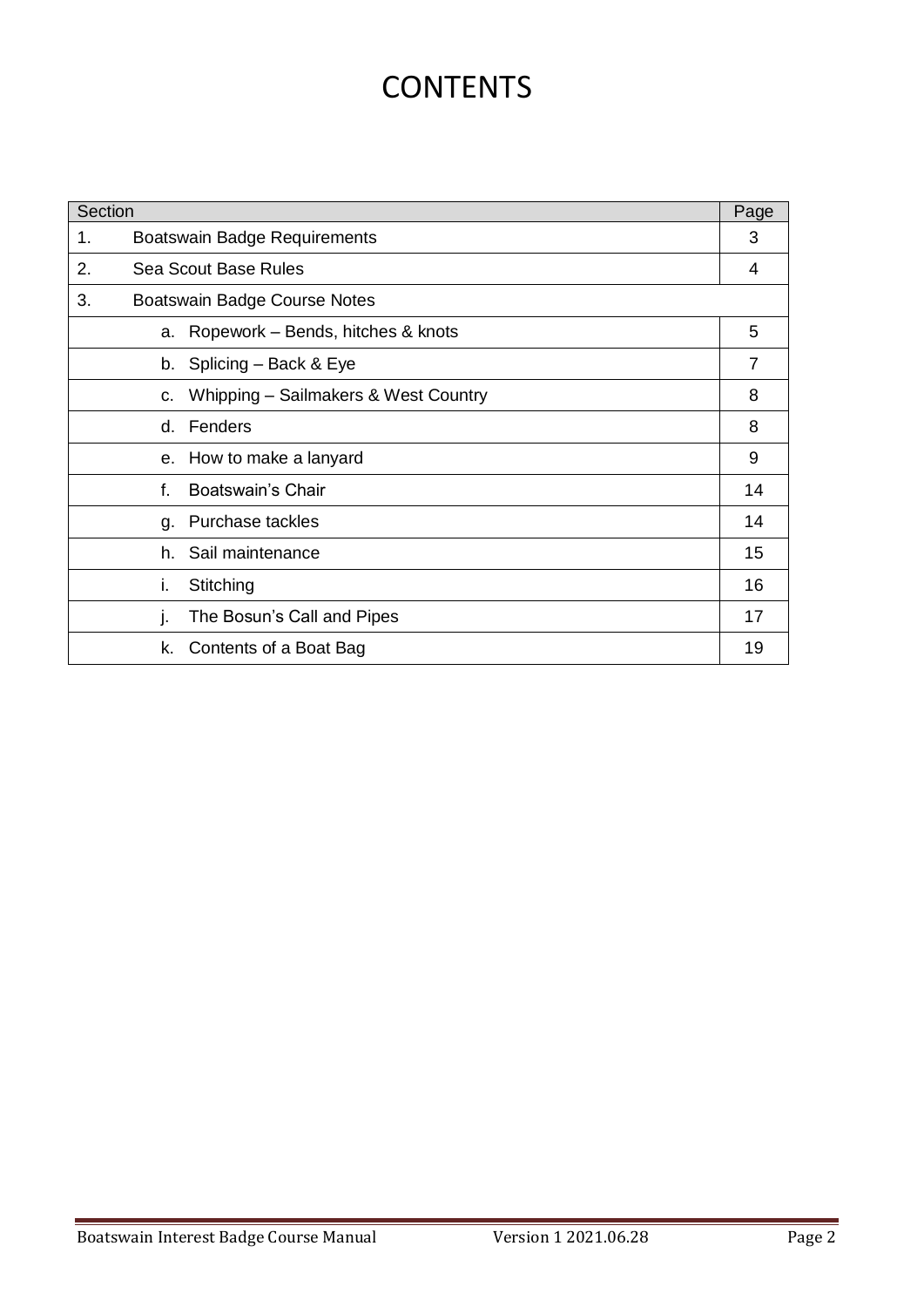# **Boatswain – Badge Requirements**

- 1. Repair a small hole in a pulling boat OR patch a canvas or rubber hull OR repair a small hole in a fibre-glass hull.
- 2. Make the following bends, hitches or splices:
	- a) Back Splice, Eye Splice
	- b) Marline spike hitch
	- c) Double Carrick Bend
	- d) Catspaw
	- e) Mouse a hook
	- f) Turk's head
	- g) Hunter's bend in synthetic rope
	- h) Jury masthead knot
	- i) Boatswain's lanyard incorporating at least six sennits (ie boatswain's weave, rolling boatswain, half hitches, diamond knot, grapevine, three corner crownings, flat sennit, turk's head)
- 3. Make a Sailmaker's Whipping and make off correctly the ends of a nylon or plastic rope using heat.
- 4. Make a fender suitable for a pulling boat.
- 5. Demonstrate how to take care of, clean and remove stains from sails.
- 6. Identify 3 different synthetic fibres both in cloth and ropes.
- 7. Take part in painting and varnishing a boat.
- 8. Make the following pipes on a Bosun's Call:
	- a) The Still
	- b) Carry on
	- c) Pipe the Side
- 9. Make and use a Bosun's chair.
- 10. Overhaul and repair a set of standing rigging, in both wire and cordage, for an open sailing craft.
- 11. Demonstrate the uses of purchase tackles, and rig a purchase tackle.
- 12. Make a boat bag, using canvas, PVC or synthetic cloth. List the contents of the boat bag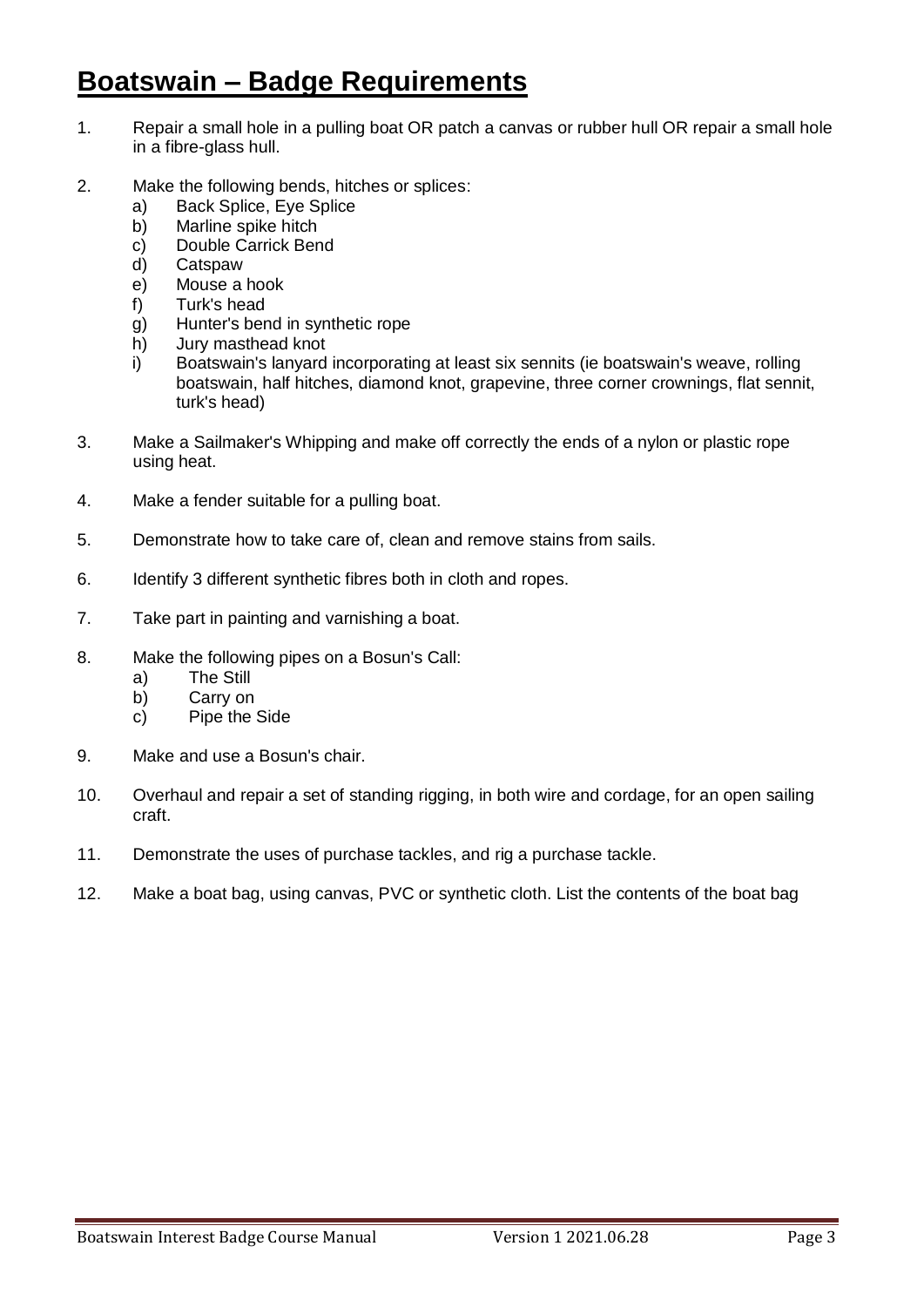# **Sea Scout Base Rules**

### **General Boating**

- 1. The Law of the Base is the Scout Law. Any form of bullying, inappropriate behaviour or language, disregard for other people and their property, will not be tolerated.
- 2. When a black cone is hoisted from the mast on the Superstructure, no boating is to take place. The black cone will be hoisted when the average wind speed is 25 knots. As a warning, a red flag may be hoisted from the mast on the Superstructure when the wind speed reaches 20 knots.
- 3. Lifejackets must be worn by all boat crew while sailing.
- 4. Shoes must be worn at all times both on the Base and on the boats.
- 5. While boating, the international 'Rules of the Road' and Sea Scout Base Rules will apply.
- 6. Except when under training, coxswains/helmsmen must have the necessary qualifications for their class of boat:
	- a. Pulling the coxswain must be competent this is the responsibility of the Scouter(s) concerned.
	- b. Sailing seniors must hold the Helmsman Badge; juniors must be competent in the prevailing conditions, under the supervision of the Scouter(s) concerned.
- 7. All Saldanha Dinghies are to have their sail number painted approximately 30cm in height on both sides of the hull.
- 8. No boat shall be allowed on the water without a Seaworthy Certificate, which is renewed annually. If a boat has been in a collision or materially damaged, or structurally altered, the Seaworthy Certificate will lapse until the boat has been re-seaworthied.
- 9. Horseplay between boats underway is strictly forbidden; this includes towing people in the water behind boats.
- 10. Except for competitions & training, coxswains/helmsmen of boats must submit the required Permit Application and Base Visit Form, and must report to the Port Captain before getting under way, and on their return. The Port Captain has the authority to halt boating in adverse conditions.
- 11. Except in emergencies, no boats may enter any of the man-made bays at Marina da Gama, and may not proceed further south than the foot bridge. Boats may only go as far as this bridge while on course and / or with a Scouter or Adult Leader aboard. Boats are not allowed under the railway bridge.
- 12. For safety reasons, all boats should stay in an area visible from the Port Captain's flat. Except when authorized, the Bird Sanctuary, small island and large island are out of bounds.
- 13. Scouters must ensure that all Scouts are competent swimmers before allowing them on the water
- 14. It is the Scouter's responsibility to ensure that these Base Rules are explained to new members and are displayed in boatsheds at all times.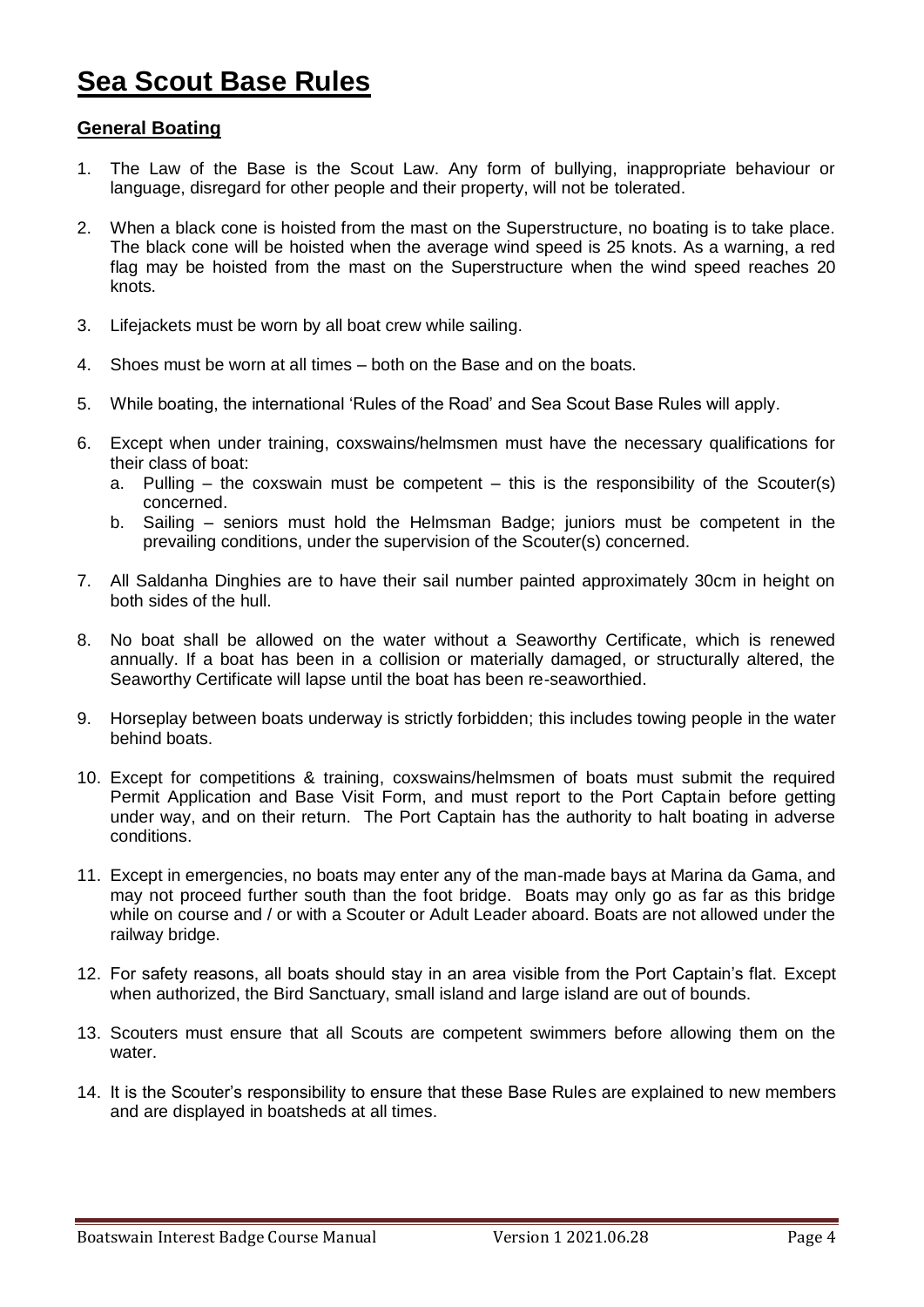# **Ropework**



**Blackwall Hitch: Midshipman's Hitch:**  $\overline{\text{Makes a simple way}}$  of attaching a rope to a hook.



## **Bowline-on-a-bight: Running Bowline: Running Bowline:**

Is used to form a double loop on a bight of a rope. Is a common bowline with its loop enclosing<br>The sizes of the two loops may be adjusted before the standing part, so as to form a running The sizes of the two loops may be adjusted before the knot is tightened, but after tightening, they will noose. Used for any purpose for which a be locked. Slip knot is required.



The Hunter's Bend is a knot used to join two lines. This bend is used to join two thick lines together. It consists of interlocking overhand knots and can It is very secure and simple to make and quick to jam under moderate strain. Used in rigging and release. mooring.



# **Timber Hitch: Marlin Spike Hitch:**

This, as the name implies, is used for This is generally only used as a temporary attaching a rope to a log or spar. measure when a spike or piece of wood is to be attached to a rope as to provide a convenient grip or lever.



but will hold better if the rope is greasy.





# **Hunter's Bend: Double Carrick Bend:**

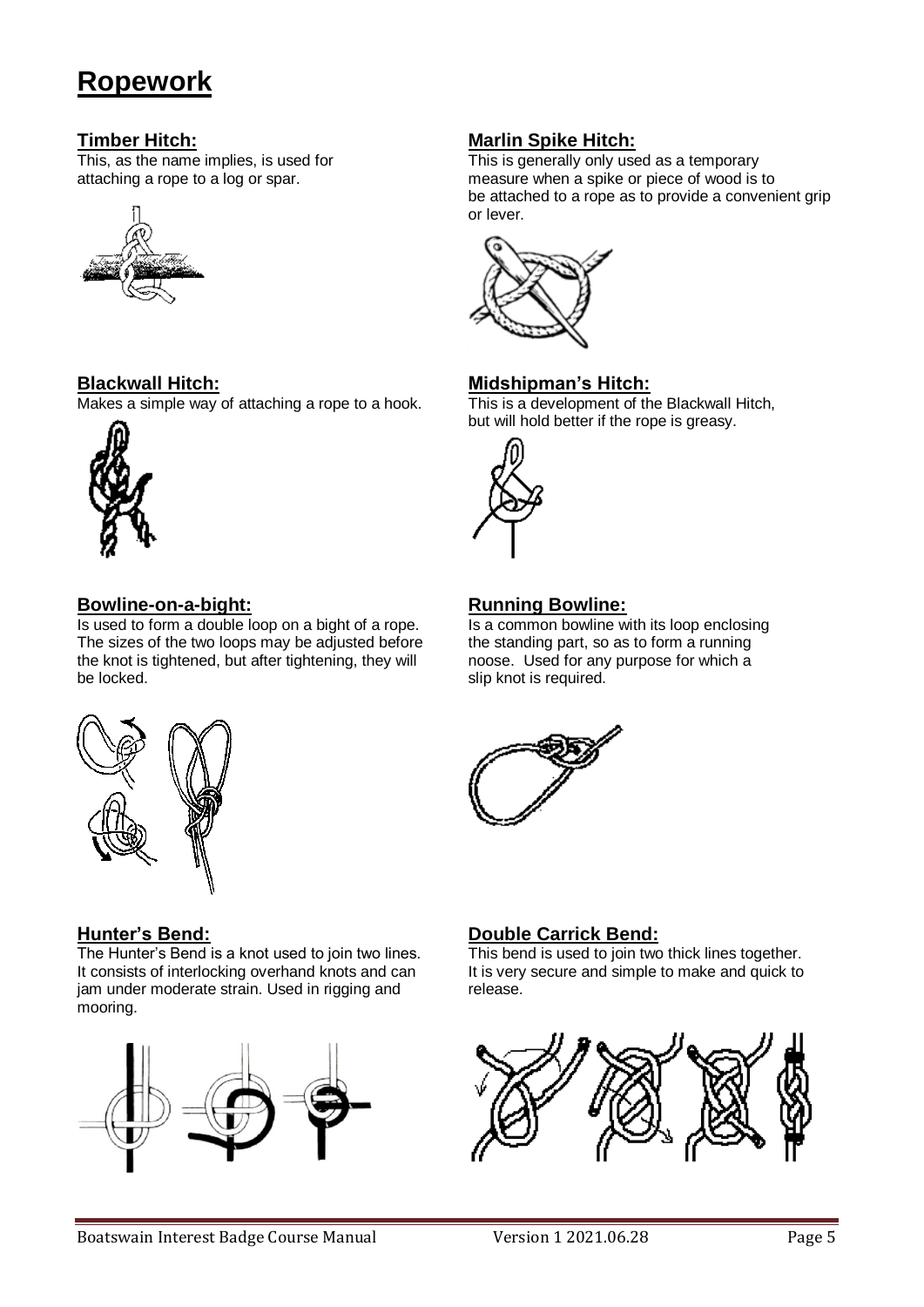Is used for making a temporary loop to attach a Is simply a means of closing a hook, so that hook. The load may come on one or both parts a ring or rope passing through it cannot of the rope, but if only on one part, then it is come adrift. advisable to seize the parts together below the Catspaw.



## **Single Wall and Crown: Matthew Walker:**

Is the basis of several fancy knots and is made<br>in the strands of a rope by first forming a Wall the strands of a rope. The simplest way of in the strands of a rope by first forming a Wall Knot, then making a Crown Knot on top of it. The making this knot, is to make a Wall Knot in



## **Turks Head:**

There are many variations, but basically it is as follows:

# **Catspaw: Mousing a Hook:**



the same direction as the lay of the rope, then take each end in turn up through the next loop. Pull tight evenly, then lay up the end strands, whip and cut off.





# **Jury Masthead Knot:**

The Jury Knot is useful when a jury mast has to be rigged, as the loops form a means of attaching the necessary supports to the mast. The centre *K* is slipped over the masthead, and the weight brought on the stays tightens it and holds it in position on the mast. It if formed by three half hitches. Two of these are made and laid one behind the other *A* and *B*. A third hitch, *C*, is then made and slipped behind hitch *B* and over hitch *A*. This completes the first stage. Now, take *C* and draw it out under *B* and over *A*, and take *D* and draw it over *E* and under *F*, and draw out *G*. The ends *H* and *Z* may be either knotted or spliced.



 $\overline{z}$ 

l D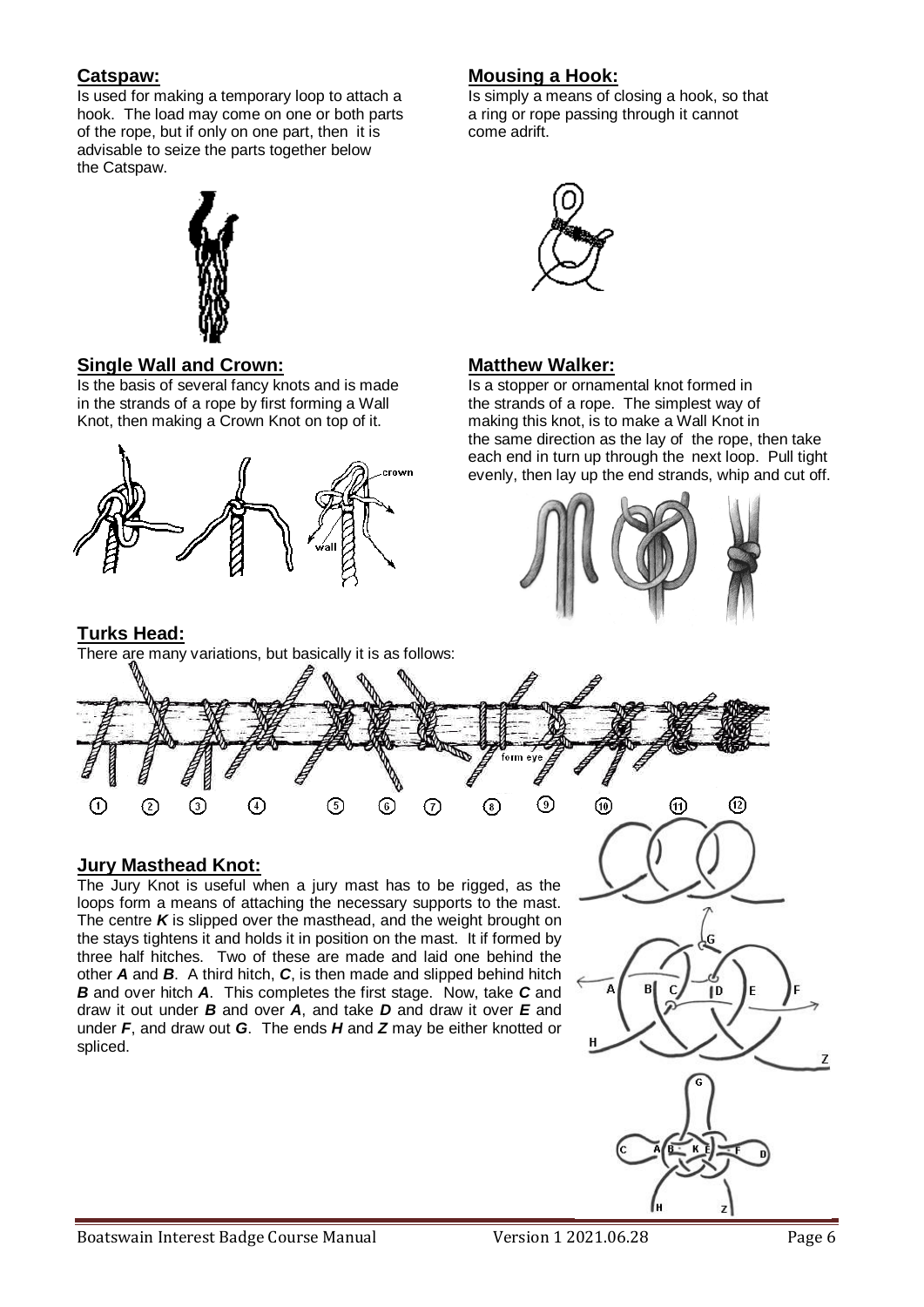# **Splicing**

# **Back Splice:**

The back splice at the end of a three stranded rope makes a neat and permanent finish. But it also thickens the end, thus creating a problem with block and tackle, which may be to an advantage acting as a stopper. Commence the splice by making a crown knot, then continuing over and under for at least three tucks with each strand.



# **Eye Splice:**

The eye splice is used to make a permanent loop or eye in the end of a three-stranded rope. Often a metal thimble is worked into the eye and then bound with twine. Carefully follow the illustrations, pulling each tuck up tight.

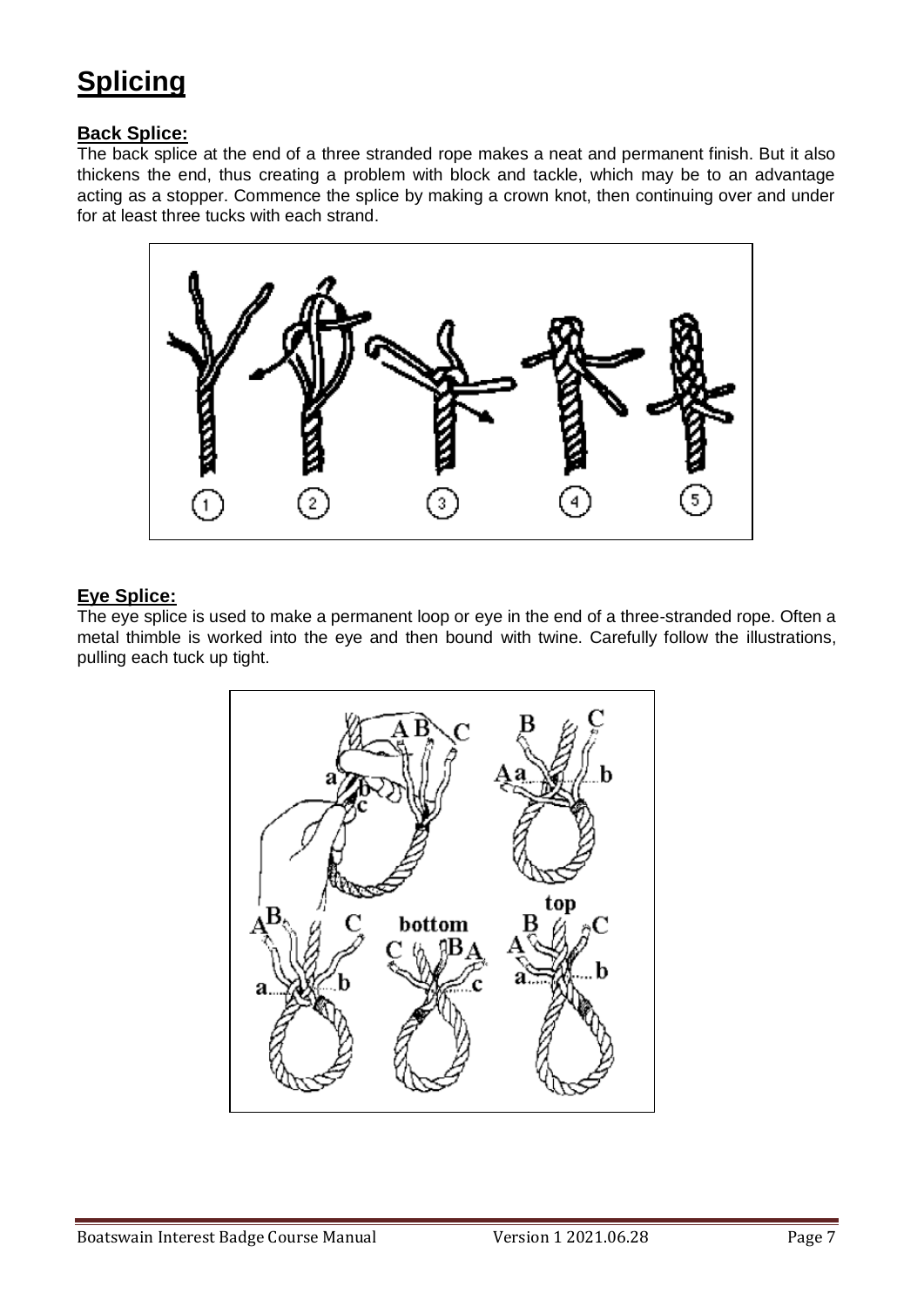# **Whipping**

### **Sailmaker's Whipping:**

Sailmaker's Whipping is stronger than most others as the whipping line goes straight through the rope. On three-stranded rope, unlay the end for a few centimetres and lay a bight of whipping line through the rope, so that it encloses one strand and two ends, one long and one short, project from the opposite spaces. Do not pull the bight tight. Lay the strands again. Using the long end, bind round the rope from the bight towards the end of the rope for the distance equal to about two thirds the diameter of the rope. Raise bight up and over the end strand it already embraces and pull tight with the short end. Take the short end of the line up over the whipping, following the same space it protrudes from and tie the two ends together with a reef knot in the centre of the rope end.



### **West Country Whipping:**

The West Country Whipping is a secure whipping, because it holds onto the tightness gained with each turn as it is made. This is done by making a series of overhand knots on alternate sides of the rope being seized. Finish off with a reef knot.



## **Synthetic Rope:**

There are two methods of preventing a synthetic rope from fraying. First – heat the end of the rope with a flame. Once the rope melts, wet your fingers and shape the end into a point. Secondly, you can heat a knife until red hot and just cut the rope.

# **Fenders**

Simple rope fenders can be made by putting a seizing on a bight of rope (2m long) to form the eye and another at the length the fender is to be (20cm). Then unlay the strands and lay up towards the eye in a series of Crown Knots or Wall Knots, or alternatively in the same or opposite direction. When the eye is reached, seize the strands below it and cut off the surplus.

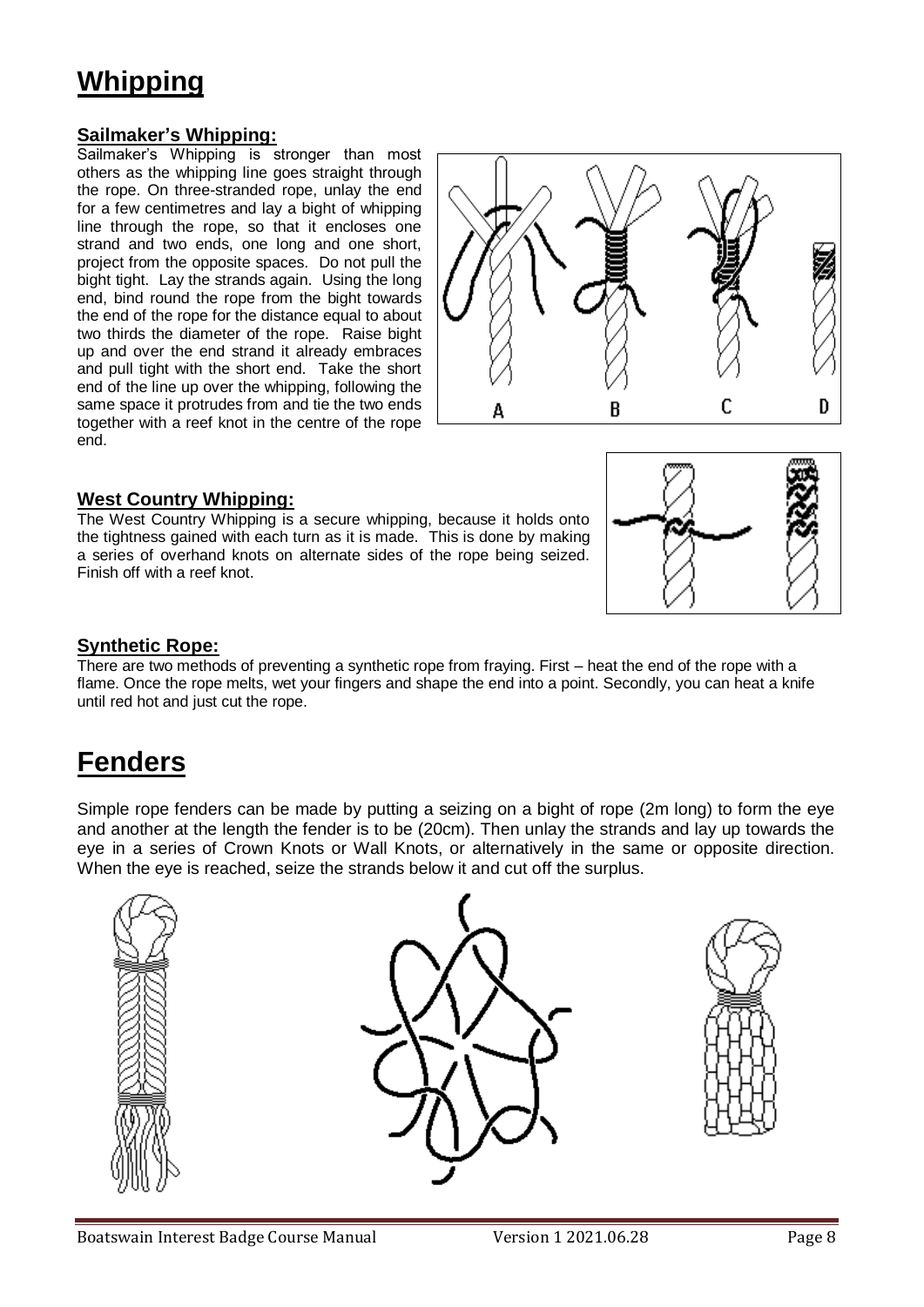# **How to make a lanyard**

A lanyard, of which a Sea Scout can be truly proud, should display not less than eight different knots and plaits, but these attractive lanyards need not be confined to Sea Scouts. Rovers and Scouts may like to make them also.

It is advisable to practice each knot and plait in ordinary string, before attempting the real thing. The lanyard maker's motto should be: "*pull tight* ". A loosely woven lanyard is usually uneven in width, and looks untidy. Never continue working after a mistake has been made – always undo it and put it right. Lanyards last for years, and mistakes always seem to show up more when the lanyard is complete, causing continual annoyance to the maker!

A well-made lanyard should taper from the centre front where it joins, which will be its widest part, to the loop at the end, where it should be the thinnest. A lanyard takes two hanks (40m) of "plaiter's line".

Begin by dividing each hank in half and cutting the ends. This will result in you having four lengths of line, each ten metres long. Knot all four lengths loosely at about one third of their lengths and wind the four long ends onto bobbins made of cardboard, wood or something similar. And now, wind the four short ends on another four bobbins. The work has begun with the part which goes round the neck, which should measure about 1 metre. The part from the join to the loop at the end measuring a further 600 – 700 mm. A Scout should make the lanyard so that they can open their knife with one hand at arm's length.

Begin with the following plait; start close up to the knot, and working with the four long ends.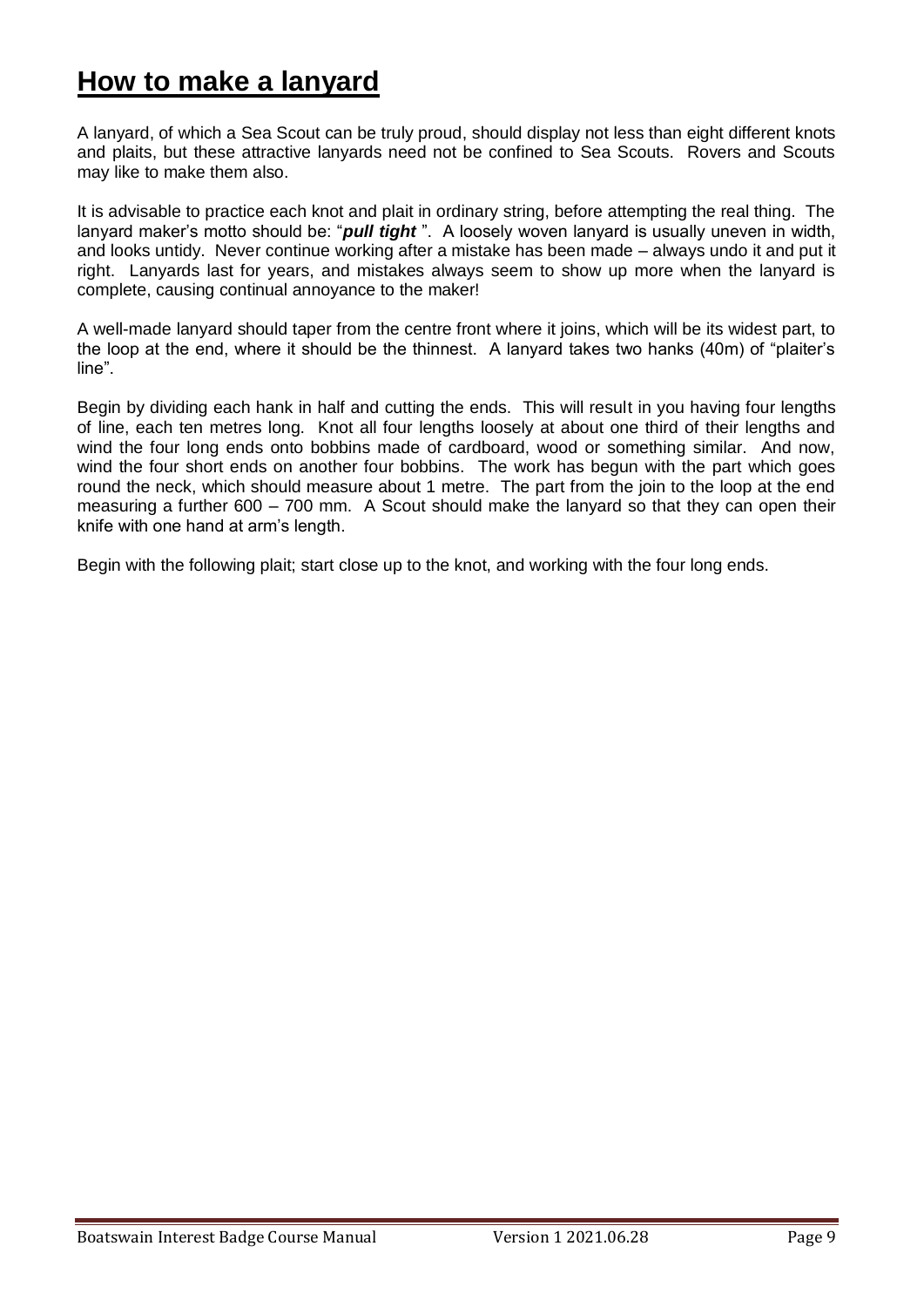# **Portuguese Sennit (Boatswains Plait):**

This is usually done with four strands, but the centre could be replaced by a strip of any other material or rope. It is made by tying overhand knots with the outer strands around the centre strand. If each knot is made the same way, the result will be a twisted Sennit. If made alternately in opposite directions, the result will be flat.

### **Flat Plait (English Sennit):**

The Flat Plait done with three strands is very simple. With a larger number of strands, arrange the strands side by side, then take every second strand over the one on its left. Then take each one that has been crossed, over the next one on its right, and so on.

#### **Boatswains Weave:**

The two centre strands are used as a core and must lie flat, never crossing one another. They should be tied at the further end to a chair or piece of furniture and the near ends tucked into the workers belt, so as to hold the core taught and straight. Call the outside left end *A* and the outside right end *B*.

Lay *A* across the core, from left to right and pass it under *B*. Next, pass *B* under the core, and up between the core and *A* on the left (see figure 1, 2, 3). Pull tight.

*A* and *B* have changed sides, thus the action is now reversed. *A* is laid across the core from right to left and under *B*. *B* goes under the core from left to right and up between the

core and *A*. Pull tight every time and the result will look like **figure 3**, which is purposely drawn loose to show the pattern. It should be pulled as tight as possible in the actual working. It is obvious which end is *A* and which is *B*, because *A* emerges downwards, whereas *B* comes up through the loop.

#### **Rolling Boatswain:**

This is a variation of the Boatswain's Weave. These may both be used effectively in the neck by working 70mm of each alternatively. The Rolling Boatswain is made in much the same way as the other, but instead of beginning by putting *A* across the core every time, first from the left then from the right, the *left-hand* end is laid across every time. Thus the weave is repeated as in Figure 1 and 2, the action never being reversed. This makes a variation in design and also causes the plait to twist or roll.

Alternate these two plaits till you have 7 sections, then make a short section 30mm long flat sennit, now start seven sections to match the last seven. When sufficient plait has been made to for the neck, untie the loose knot at the beginning, bringing the four short ends alongside the four long ones, and join all together with a Turks Head. There will now be eight ends with which to work.

#### **Half Hitches:**

A design in Half-Hitches may be introduced here. Begin two strands only, *A* and *B*. Hold *B* taught and tie a Half-Hitch on it with *A*, then hold *A* taught and make a Half-Hitch on it with *B*. If *B* is passed *over A* to make a Half-Hitch, then *A* must be passed over *B* in the same way.

After working 7cm of this, put *A* and *B* aside and begin the same with another adjacent pair of strands. Continue until all the strands have been worked in pairs to a length of 7cm. Lay the strands together again ready to begin a new stitch.





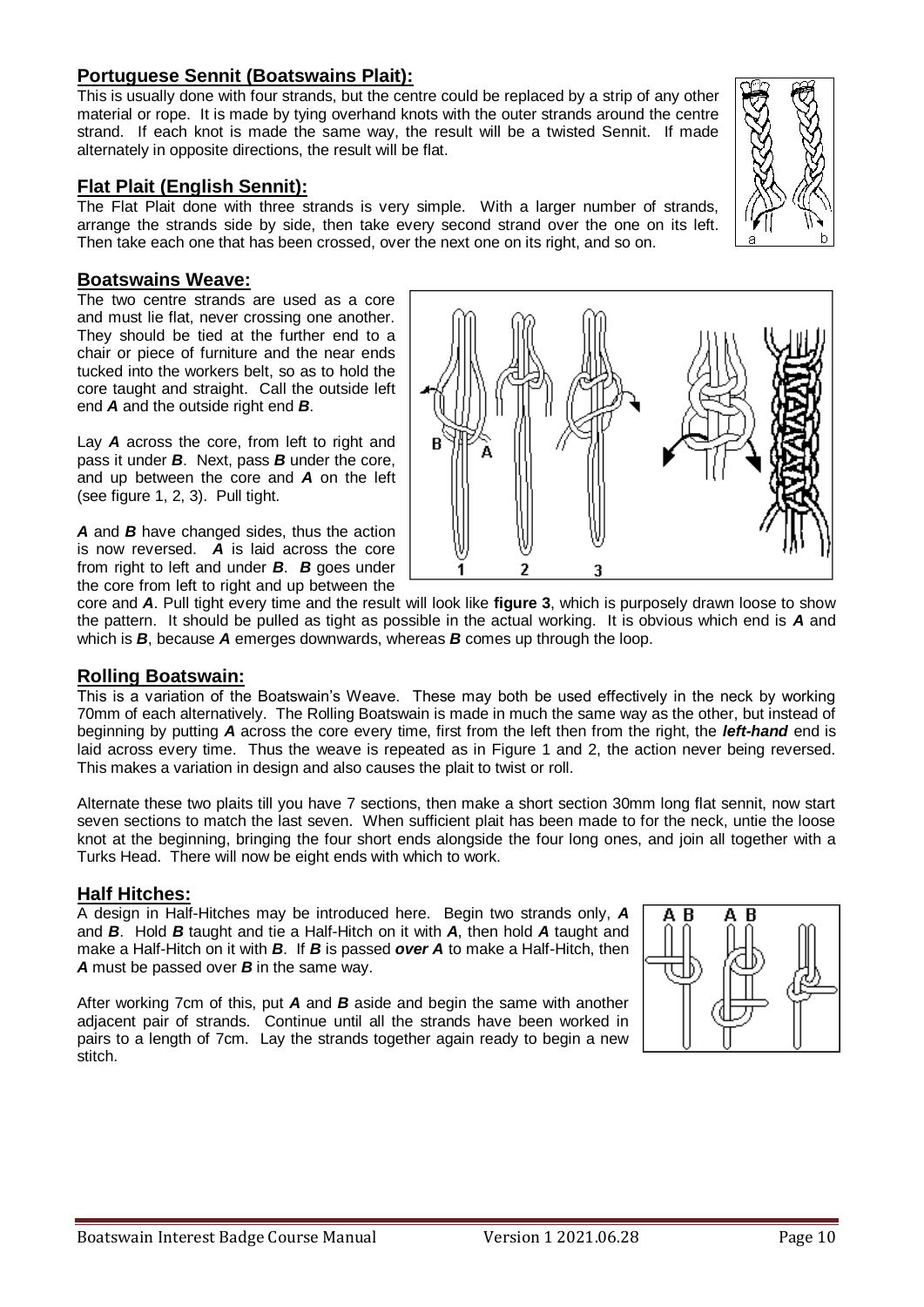## **Diamond Knot:**

After the four sets of Half-Hitches should come a knot. A Diamond would look good, but will need much practice in string before it is attempted on a lanyard. Knot four lengths of string together, each about 9 inches long, and hold them between the first and second fingers of the left hand, end uppermost. Bring two ends forward and hold between the first finger and the thumb, leaving little loops standing above the first finger.

Carry the other two ends back and hold them between the second and third fingers, leaving loops as before. The forward loops should slant to the left, and the backwards loops to the right. Name the ends *A*, *B*, *C* and *D*, starting with the end on the front right.

Take *A* and carry it around behind the loop of *B* and put it through the loop of *C*. Carry *B* round *C* (underneath the end of *A*) and put it through the loop of *D*. Then *C* goes round *D* and through *A*. Finally, *D* goes round *A* and through *B*. Each time the working end must pass under the loose end of the previous strand. Now pull it tight and even.

When the knot has been thoroughly mastered, it can be tied on the lanyard, either using every two strands as one, or, if this is too confusing, with four outer strands round the inner ones left as a core. It is very handsome ties with all eight strands used as four.

## **Crown Knots:**

A good an easy plait to follow the Diamond, is one made of a series of Crown Knots made with double strands. A Crown Knot is used by sailors as a quick method of preventing a rope's end from unravelling. It should be practised first with a piece of stranded string or rope, or with three ends of string knotted together. Hold the strands between the left finger and thumb, end uppermost. Name the strands *A*, *B* and *C*. Lay *A* across *B*. Then lay *B* over the loose end of *A* and across *C*. Lastly, lay *C* over the loose end of *B* and pass it down through the loop formed by *A*. Pull tight.

Next, try the crown with four lengths of string. It is made in exactly the same way as before, only know *C* will have to cross over *D* and *D* will go down the loop made by *A*. Each end must be pulled evenly to make a square knot.

To use the Crown Knot as a plait – after tying it once, reverse the action, laying *A* over *D*, *D* over *C*, *C* over *B* and *B* down the loop formed by *A*. Reverse in this way every time until quite proficient. Then work it on the lanyard where there are eight strands with which to work. Treat every pair of strands as one and begin tying the crowns. Each pair of ends must lie neatly side by side, never crossing. This takes a little arranging when pulling tight. It is easy to see which way the ends should be laid. If they lie clockwise next time and *vice versa*. The plait will then be seen to be a square. Continue the Double Square Crowning for 7cm. (If a round plait is to be made, the process should not be reversed each time, but done continuously in one direction – either clockwise or counter-clockwise).







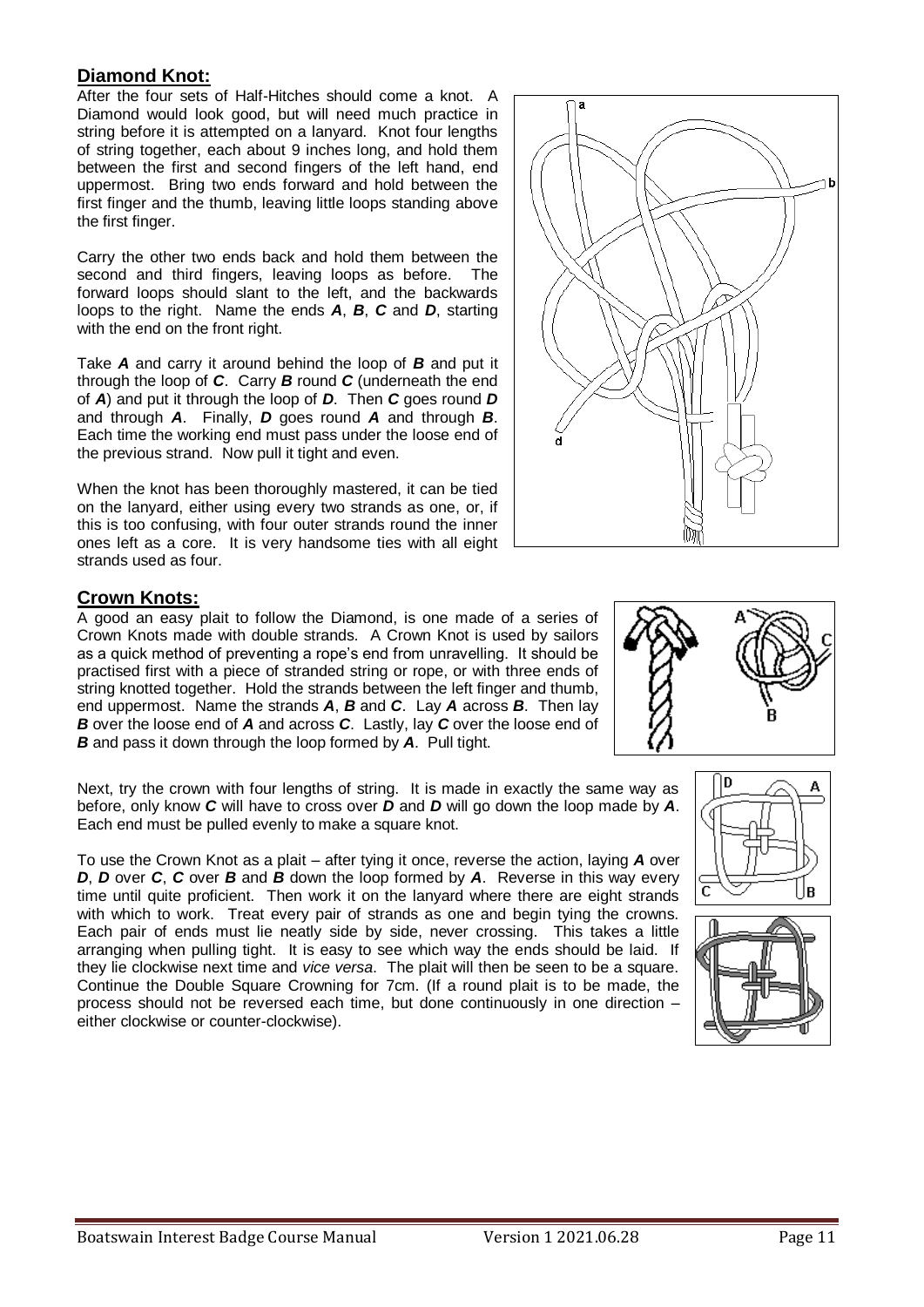### **Grapevine:**

Having done 7cm of the Crown Knots, the lanyard will need to decrease in bulk, as it will have to get quite slim in order to thread the ring of a knife. Simple Half-Hitches will cover this decrease. Gather seven of the

strands together into a fat core, leaving the longest end to work with. Cut off two of the shortest strands of the core at different points within the next 7cm. Now make Half-Hitches round the core with the longest strand. The Half-Hitches must all be made by passing the strand under the core. This will cause the pattern to twist round the core from the left to the right, that is, in the same direction as the twist in the Rolling Boatswain. It spoils the symmetry of the lanyard if the twisting patterns do not all take the same direction. The Half-Hitches must lie close together and be pulled very tight. This seems a very simple hitch, but like all simple things, needs to be very well done.



After 7cm of the Grapevine, change to the Three-Cornered Crowning.

### **Three-Cornered Crowning:**

Having cut off two strands, there will be six left. Use three of these strands as a core and three outside ones as the working ends. During the working of the next 7cm, cut off one of the strands in the core. Naming the three outside strands *A, B* and *C* as before, make crown knots round the core by laying *A* over *B*. *B* over the loose end of *A* and across *C*, and *C* over the loose end of *D* and pass it down through the loop formed by *A*. Now reverse the process, laying *A* over *C*, *C* over *B* and *B* down through the loop formed by *A*. Reverse in this way every time. This will form a triangular-shaped knot, which is very effective, if pulled tightly and evenly.

Having done 7cm of this work, there will be five strands left and 28cm of lanyard will have been below the Turk's Head. If the lanyard is not long enough at this point, another Sennit should be included.

### **Flat Sennit:**

This is a good hitch with which to end and makes a nice strong loop for a knife or call. Take the left outside strand (**1**) and pass it over the next two. Then, take the right outside strand (**5**) and pass it back over two. Continue plaiting ends alternately. This is just like an ordinary plait, only that you pass outside strands over two instead of over one end each time. Work about 200mm this way.

The end is now brought back to form a loop and the five strands firmly tied off. A Turk's Head is now made and slipped onto the lanyard to cover the fastening. Make a neat whipping for about 40mm up the lanyard; this will prevent the Turk's Head from coming loose with wear and tear.

### **Whipping:**

This is made in the following way: Take a fresh length of plaiter's line and loop it alongside the lanyard in the opposite direction from the lanyard loop – leaving end *A* (about 50mm long) pointing to the right. Bind tightly with running end *B* over both lanyard and loop, starting at the Turk's Head and continuing to the left of 40mm until within 10mm of the loop end. Slip *B* through the loop that lays alongside the lanyard. Now cut off running end *B* about 50mm from the loop (and at the same time the running end *B*) into the binding. Trim the two ends *A* and *B* close to the completed whipping. Remember when making the turns to bind tightly.

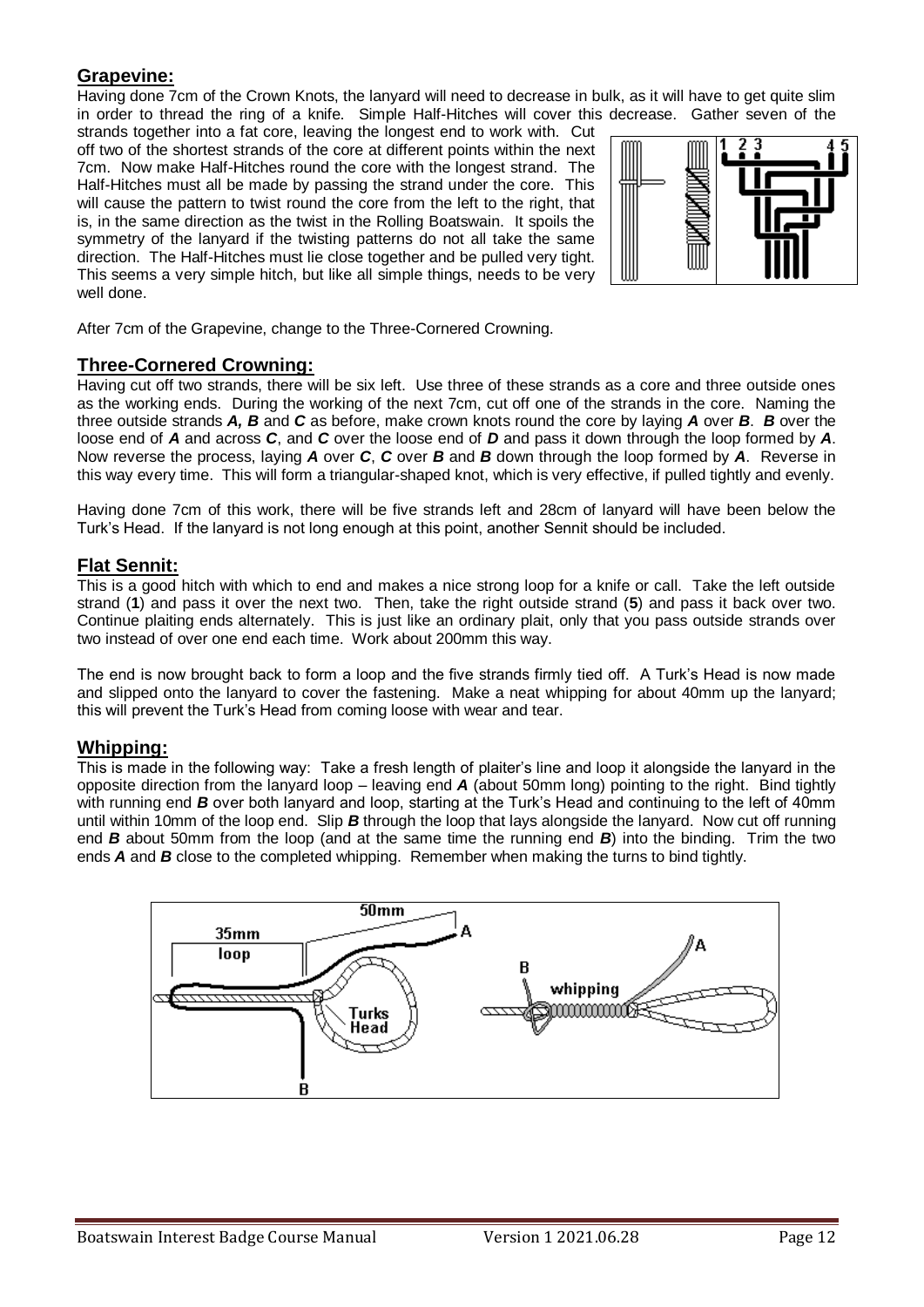The following knots are pleasing and may be worked into subsequent lanyards, or as a substitute for some of the above.

### **Square Sennit:**

This is a handsome plait and rather intriguing to make. It requires eight strands and when finished, is square, like its name and shows a plait on all four sides. Take the outside right hand strand, pass it under the next five

and bring it back over two. You will soon find that you are making a Flat Sennit in the centre of your ends and care must be taken to keep it tight and even. Sometimes you may be confused as to which end to work with next; in that case, remember that the end to be used is the top one on the same side from which your last end passed over two. That is, if your last end, having been passed under from the left, goes *over* two from the right, the right hand top end is the next to be used.

A very quickly worked and economical knot for making the neck loop of a lanyard is made as follows:

Take two pieces of plaiter's line - *X* and *Y* – knot the ends loosely together and slip over a chair back or something similar to hold the work steady and give something to pull against. Make a slip knot in cord *X*.

Now put a loop of cord *Y* through the loop of the slip knot in *X* and pull the end of *X* tight. Next, put the end of *X* through the loop of *Y* and pull *Y* tight. Continue this to put *the end you pull* through the loop last made by the other end. With a little practice, you will find that you can do this swiftly and evenly, and that you can make the neck of the lanyard in ten minutes or less. Also, very little cord is used, as only two ends are required. When you have done a sufficient length, pull one end completely through your last loop, this makes the chain fast, so that it cannot pull undone, then untie the knot at the beginning and tie your four ends together with a reef knot. Divide the rest of your line into four and double the ends over the reef knot, and proceed with Double Crowning or some other thick knotting. When the lanyard is finished, a Turk's Head may be put over the join.

A good stitch for the end of a lanyard is called **North, South, East and West**. Hold the lanyard, ends uppermost, between the first finger and thumb of the left hand, arranging the strands four square as the name suggests. Bring **North** down to the left of **South**, sending **South** up to take its place. Cross **West** and **East** in the same way, making **West** cross above **East**. Continue crossing the

ends alternately, taking care that they always pass over one another on the same side, the strand coming from the **North** always passing that from the **South** on the left, and **West** always crossing above **East**.

A very simple and fairly effective twist is easily made with eight or ten ends. Twist them two by two in pairs very tightly between the first finger and thumb. When all are tightly twisted, make them into a loose rope by winding all together in the opposite direction to that in which you twisted the pairs. Then tie a Half-Hitch tightly at the bottom to prevent unravelling. The twists will spring into place, but may need a little sorting to make them tie even.



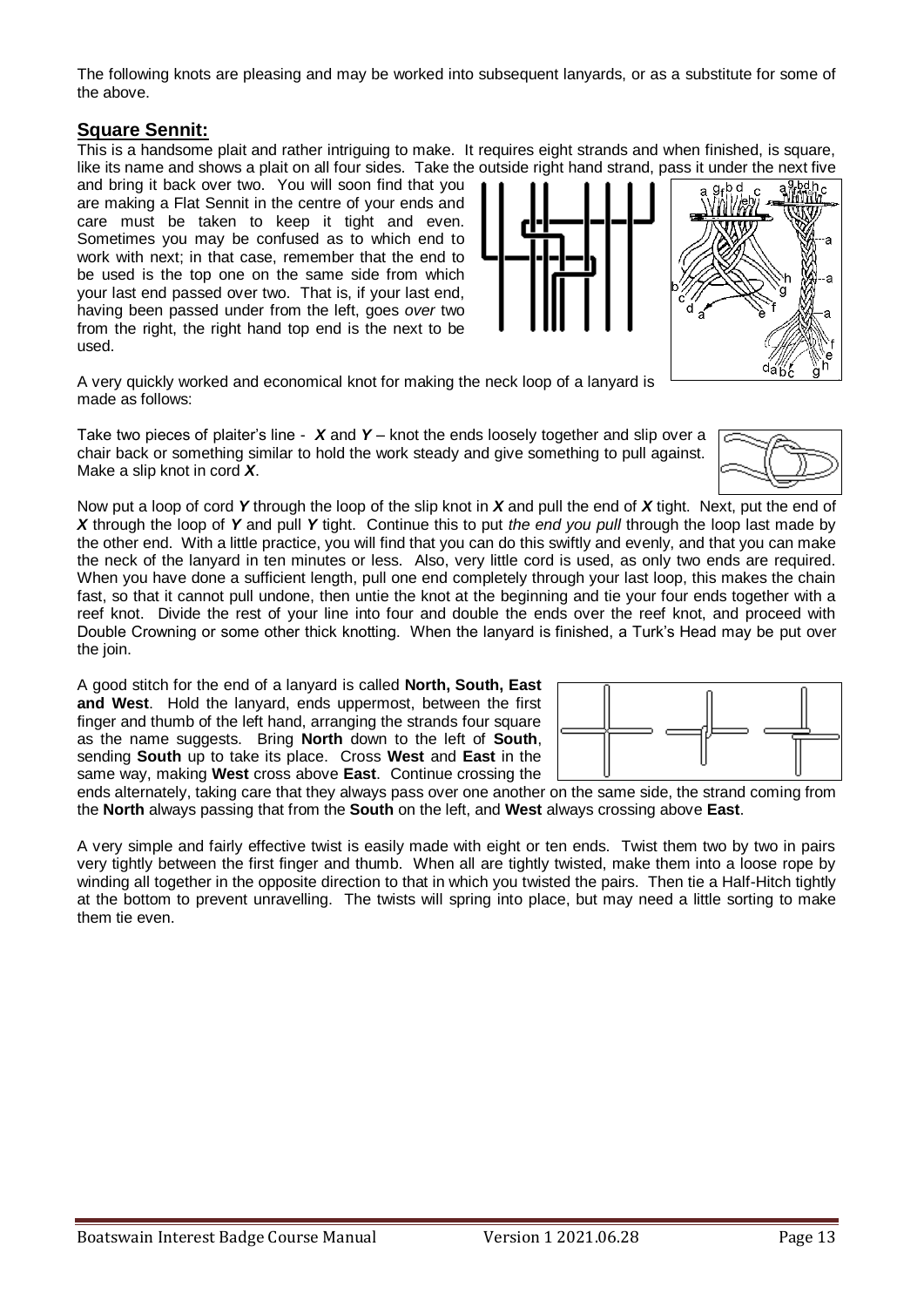# **Boatswains Chair**

The Bosun's chair hitch, also known as the scaffold hitch, is made as shown in the sketches. Lay the short end of the rope over the plank, leaving enough hanging down to tie to the long rope finally. Now, wrap the long end loosely round the plank. Carry rope *1* over rope *2* and place it between rope *2* and *3*. Carry rope *2* over ropes *1* and *3* and the end of the plank. Take up the slack by drawing on the two ends of the rope, and join the short end to the long rope at a convenient distance above the plank with a bowline. Repeat this procedure at the other end of the plank.



# **Purchase tackles**

A tackle is a purchase consisting of a rope rove through two or more blocks in such a way that any pull applied to its hauling part is increased by an amount depending upon the number of sheaves in the blocks and the manner in which the rope is rove through them.

A block is a set of sheaves mounted on a single frame. A tackle is a system of ropes threaded through blocks, used to increase the force applied to the free end of the rope.

Rove to advantage – The pull on the rope is in the same direction as that in which the load is moving.

Rove to disadvantage – The pull on the rope is in the opposite direction to that in which the load is moving.



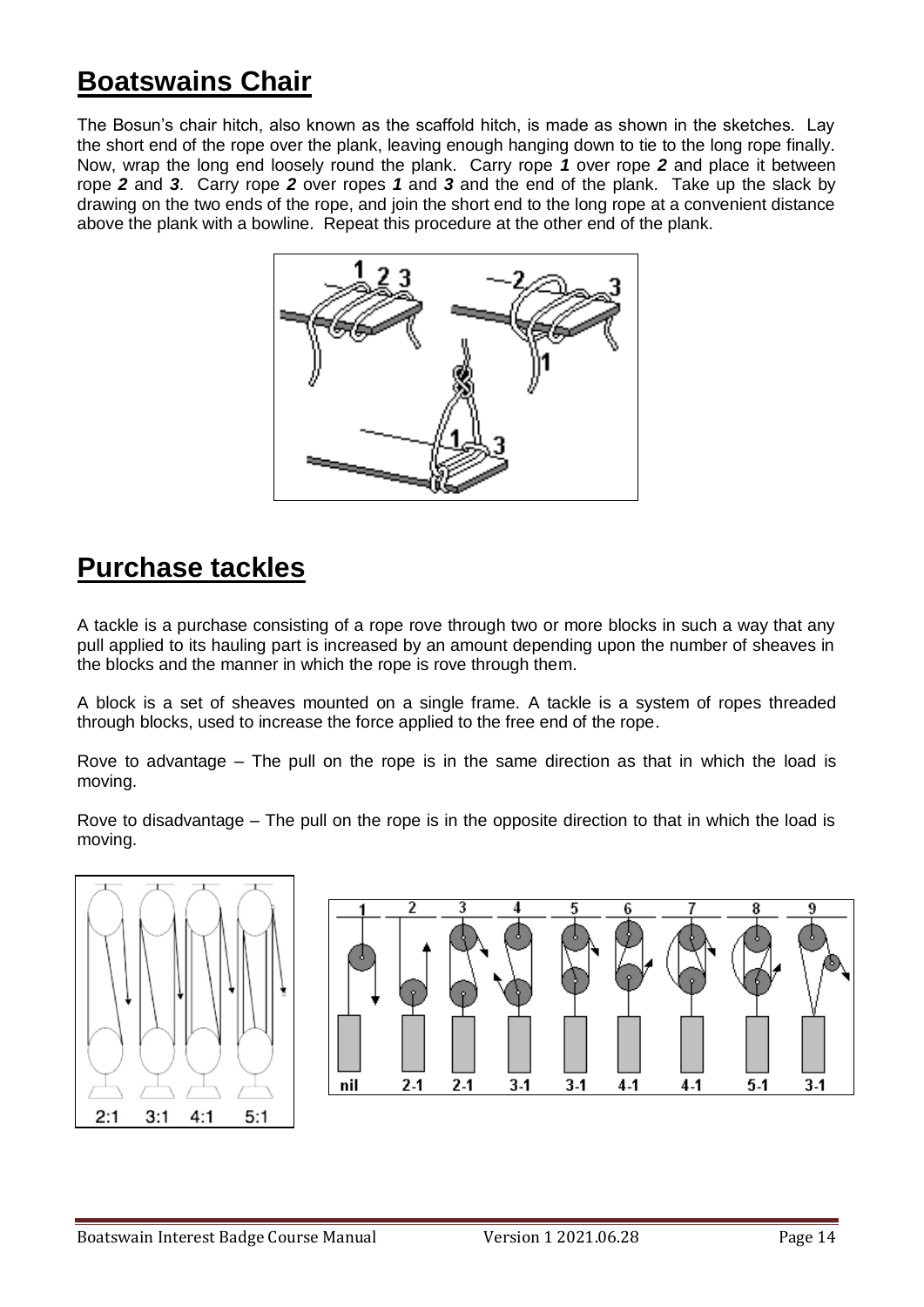# **Sail maintenance**

### **Keeping sails clean**

"Terylene" sails should be washed in a liquid consisting of soap and soda or any proprietary brand of detergent, in water as hot as the hand can bear. At localised areas where soiling is particularly heavy, neat detergent can be applied and the treated sail left overnight before washing. If general soiling is persistent, the sails should be steeped in a solution made by dissolving 500g of *sodium metasilicate* to every 5 litres of water used. Avoid the use of vessels made of aluminium or galvanised iron. After this treatment, the sail should be hand washed and scrubbed lightly.

### **Removal of stains**

The suggestions below refer *only to white material*. Coloured sails which become abnormally stained, should be dealt with by an experienced finisher or dry cleaner, especially when solvents or bleaching agents are involved in the stain removal technique.

### **Blood**

Soak the stained portion in cold water containing half a cup full of ammonia to 2 ½ litres of water. If residual stains are present, damp the stain with a one percent solution of *pepsin* in water acidified with a few drops of *hydrochloric acid*. Allow to stand for 30 minutes and rinse thoroughly.

### **Mildew**

Scrub *lightly* with a dry stiff brush, to remove as much of the mould as possible, then steep the stained portion for two hours in a cold solution consisting of one part *Domestos* to 10 parts water. Wash thoroughly in water, then steep in a solution containing one part of *sodium bisulphite* to every thousand parts of water. Rinse finally with water. Repeat the treatment if necessary.

### **Grease, Oil and Waxes**

Small stains of this nature can be removed by dabbing with *trichlorethylene*, or by the use of proprietary stain removers such as *Coliclean*. Heavy staining is best removed by brushing on a mixture of detergent in a solvent. This can be prepared by dissolving one part of *Lissapol NX* in two parts of *benzine* or *toluol*, or alternatively, by brushing on a proprietary brand, such as *Policlens*. These solvent detergent mixtures should be brushed well into the fabric, left for about 15 minutes, then washed in warm water. A well ventilated place should be selected for applying this treatment and precautions should be exercised if the solvents are inflammable.

These treatments will remove oils, greases, Vaseline, lanolin and most lubricating mixtures, but they will not remove stains caused by fine metallic particles often associated with lubricants. These can be removed by the methods described below after all the oil or grease has been dealt with.

### **Metallic Stains**

Stains caused by metals, in the form of rust, verdigris or finely divided particles can be removed by either or both the following methods:

- (a) Immerse the stained portion in a solution of five percent *oxalic acid* dissolved in hot water. The hands and fabrics should be well washed after using *oxalic acid* solution, as the chemical is poisonous.
- (b) Immerse the stained portion in a hot solution containing two percent *hydrochloric acid* in water. Rinse well after treatment.

### **Pitch and Tar**

Solvent *Naphtha*, *white spirit*, *Westropol* or *trichlorethylene* may be dabbed onto the stain to effect removal.

### **Paint**

Dab the stain first with *trichlorethylene* and then with a mixture of equal parts of *acetone* and *amyl acetate*. Paint strippers based on alkalis should *NOT* be used. Wash well afterwards.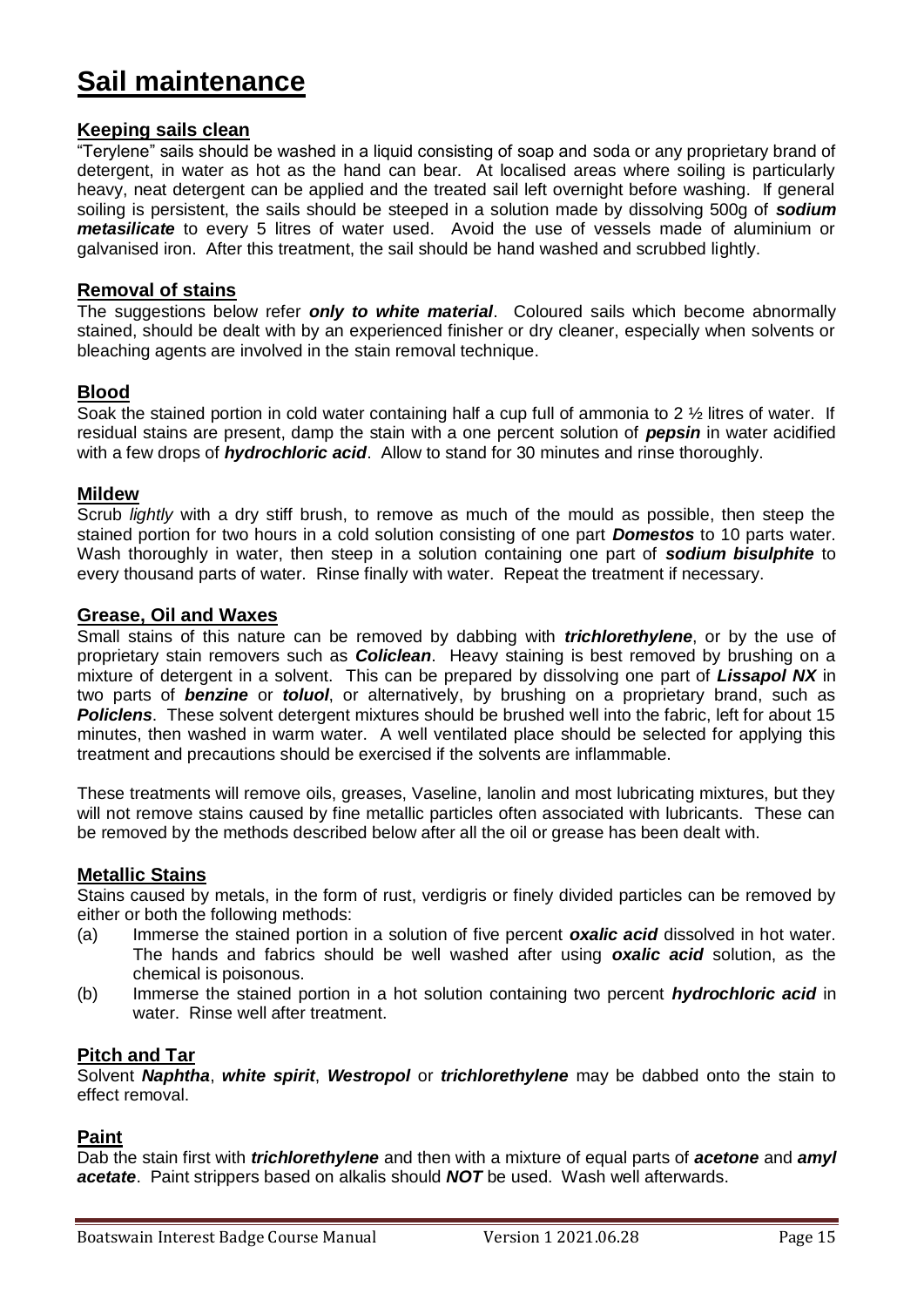# **Varnish**

This can be removed in the same manner as for paint. Shellac varnish is easily removed with *alcohol* or *methylated spirits*.

### **Linseed Oil**

Oxidised linseed oil is extremely difficult to remove, and the most successful treatment is rather severe, so great care should be exercised when carrying out the following suggestions. The stained portions should be treated with a *non-caustic paint stripper* such as *Nitromers* for a period of 15 minutes, then wah in soapy water. Next, immerse in a 5% solution of *caustic soda* (cold) for two hours and wash vigorously by hand in hot, soapy water, followed by a thorough rinsing. Ensure that the caustic soda is completely dissolved before use, since the action of caustic soda is detrimental to *Terylene*.

*Lissapol and Westropol are trademarks, the proprietary of Imperial Chemical Industries Limited. Domestos is a trademark, the property of Domestos Ltd. Policlens is a trademark, the property of Polycell Product Ltd. Coliclean is made by Coliclean Ltd. Of London. Nitromers is made by Wilcot (Parent) Ltd., Fishponds, Brtistol.*

# **Stitching**

## **Mending a Sail:**

To patch a sail, replace the damaged or worn part with another piece of similar canvas that is *not new*. Sails must not be repaired with canvas equal to the original strength of the canvas with which they are made. Sometimes, a special canvas, termed repairing canvas, is available, but it is always safer to use old canvas.

The stitching of the repairing piece must be carefully done, so that the patch does not have either more or less weight on it than the surrounding sail. If the damage is simply a tear, it can be repaired with a "Sail makers Darn". This is done as follows:

Start the end nearest your left hand. Knot the twine and bring the needle up through the canvas on the side nearest to you. Put the needle down on the side furthest from you and bring it up through the slit on the left of your last stitch. Come over the last stitch and repeat to the end of the slit. If the canvas is weak at that point, the darn should be covered with a patch.

### **Sewing Canvas:**

The tools required are a **seaming palm, seaming needle** (12½ or 15)**, a sail hook** for holding the canvas**, a piece of beeswax, seaming twine, knife, rubber** (which is a smooth rounded piece of steel mounted on a wooden handle)**.** 

A fixed rule in sewing is that you work the needle so that its point moves away from you while stitching. The two seams used are the round seam and the flat seam. The round seam is made by turning in the selvage of one piece of canvas, laying the selvage of the other piece along the turned over part, putting the right hand ends of the two pieces on the sail hook, getting the canvas straight out, and sewing the single part to the double part with three overhand stitches to the inch or a little less than a stitch to a centimetre and working from left to right.

When finished, put the two canvasses with the oversewn seam down on a hard surface, open out the doubled part of the turned-in selvage and rub the seam flat with the rubber, going in the direction opposite to that of the stitching; i.e. rub down from the hook, sew towards the hook.

The flat or middle seam is made by overlaying the two edges for the required distance, putting the hook in the right-hand end, sewing from right to left with the canvas across the knees and putting the stitches about every 13mm. This is ordinary hemming, but with the point of the needle going away from the sewer. As usual, rub down in the direction opposite to the stitching.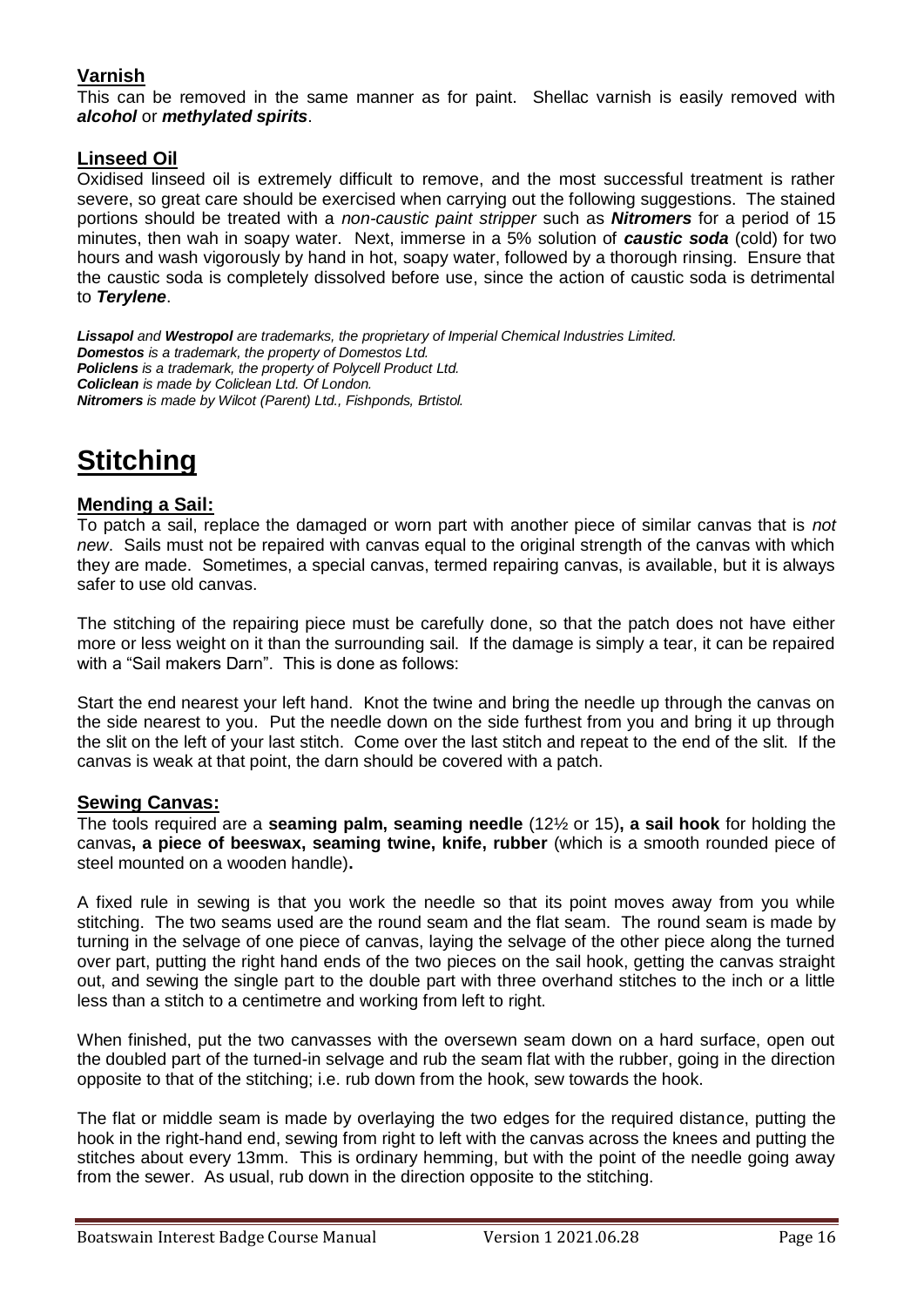# **The Bosun's Call and Pipes**

Piping is a naval method of passing orders. Orders made in this manner are known as *Pipes*.

The use of the boatswain's call in English ships can be traced back with certainty to the days of the Crusades, AD 1248. In former days it was worn in English ships and fleets as an honoured badge of rank, probably because it had always been used for passing orders. As long ago as 1485 it was worn as the badge of office of the Lord High Admiral of England and was worn by his successors in office up to 1562. Thereafter it was used throughout the English fleets for passing all orders, and since about 1671 it has always been known as the boatswain's call.

Nowadays the boatswain's call and chain are the badge of office of the Chief Boatswain's Mate, quartermasters and boatswain's mates.

The Boatswains Call is held between the index finger and the thumb, with the thumb being on or near the shackle. The side of the buoy rests against the palm of the hand, the fingers close over the gun and buoy hole, so as to throttle the exit of air from the buoy to the required amount. Keep the fingers away



from both the hole of the buoy and the hole of the gun. If you don't, you will choke all sound. By opening and closing the fingers, you can create a variety of sounds; the amount of air blown through the gun can also affect the notes.

You have three notes: *High, Middle, Low*, and in piping you use three tones: *Plain, Warble, Trill.*

|               | To obtain the notes and tones, proceed as follows:                                                                                            |  |
|---------------|-----------------------------------------------------------------------------------------------------------------------------------------------|--|
| High          | By throttling the outlet of air by closing the fingers round the buoy.                                                                        |  |
| <b>Middle</b> | By opening the fingers slightly.                                                                                                              |  |
| Low           | Blowing steadily with the fingers straight and well clear of the hole.                                                                        |  |
| <b>Plain</b>  | The steady blowing produces a plain note, this is indicated by a straight<br>line.                                                            |  |
| Warble        | This is obtained by opening and closing the hand while blowing<br>steadily.                                                                   |  |
| Trill         | The vibrating of the tongue while blowing steadily as in rolling the letter<br>"R", in the diagram, this is shown by short and sharp zigzags. |  |



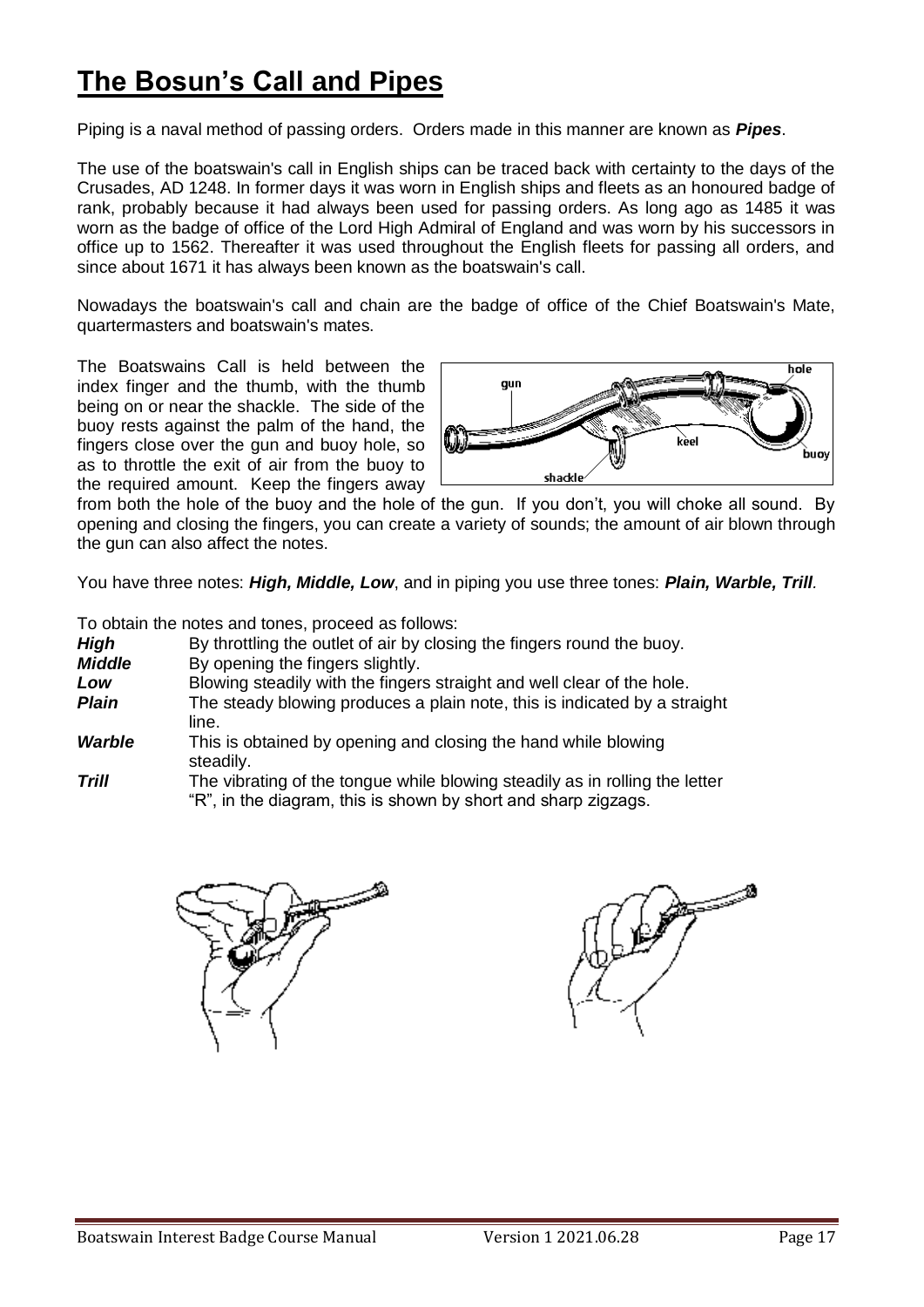| 1. STILL                                                 | HIGH<br>LOW | 0<br>1 2 3 4 5 6 7 8                                                    |
|----------------------------------------------------------|-------------|-------------------------------------------------------------------------|
| 2. CARRY ON                                              | HIGH<br>LOW | 1 2 3 4<br>0                                                            |
| 3. PIPE THE SIDE<br><b>OR</b><br><b>AWAY SHIP'S BOAT</b> | <b>HIGH</b> | 0 1 2 3 4 5 6 7 8 9 10 11 12                                            |
|                                                          | LOW<br>HIGH | $\bf{0}$<br>5<br>10<br>15<br>20<br>25<br>30                             |
| 4. DINNER                                                | LOW         | MW.                                                                     |
| 5. PIPE DOWN                                             | <b>HIGH</b> | 6<br>8<br>10<br>0<br>$\mathbf{2}$<br>4<br>sharp<br><b>WWY</b><br>finish |
|                                                          | LOW         |                                                                         |
| 6. HAIL                                                  | HIGH<br>LOW | $2 \quad 3$<br>5<br>O<br>1.<br>4.                                       |
| 7. GENERAL CALL                                          | <b>HIGH</b> | 1<br>0<br>3<br>$\overline{\bf{4}}$                                      |
|                                                          | LOW         |                                                                         |